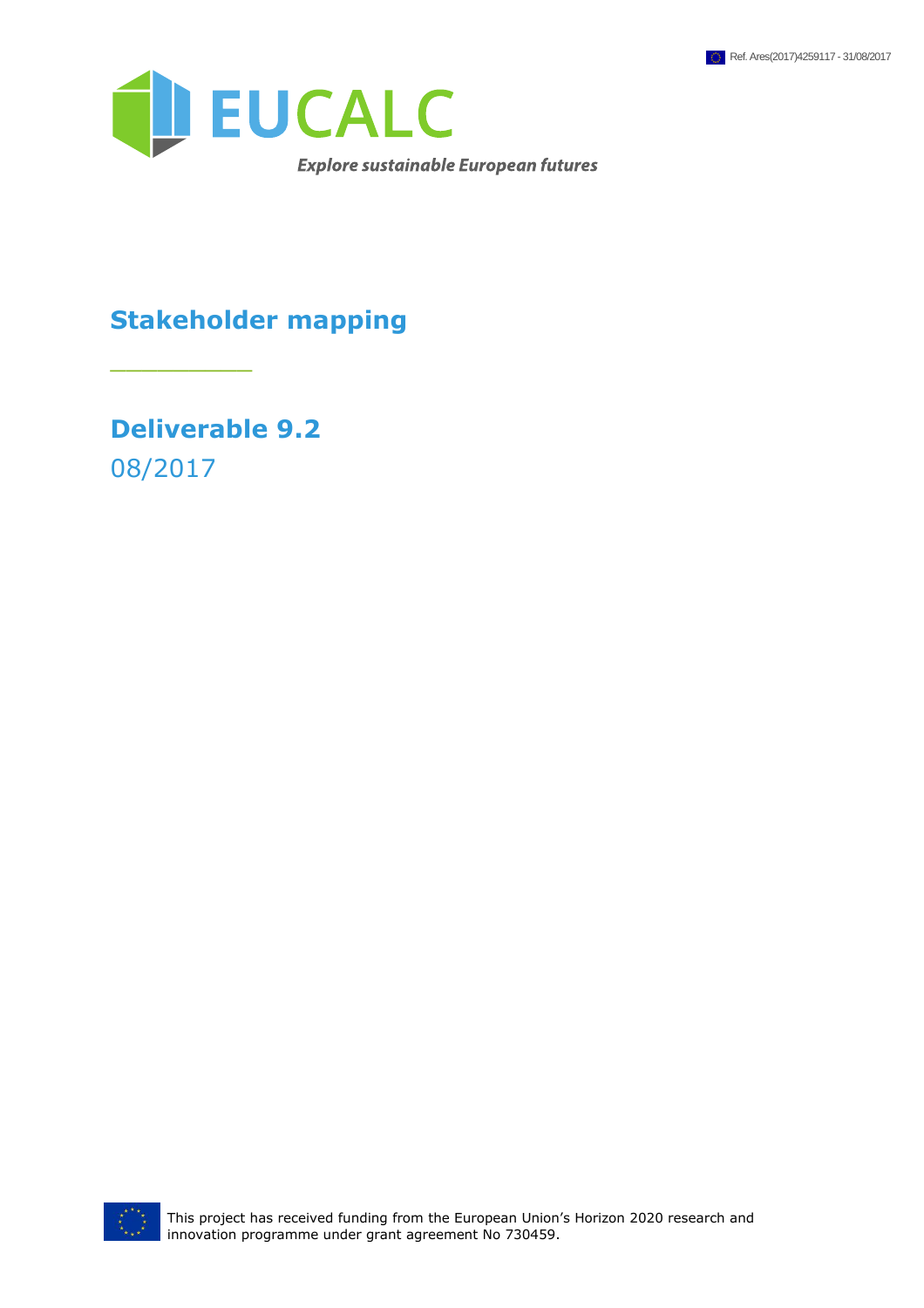

| <b>Project Acronym and</b><br><b>Name</b> | EU Calculator: trade-offs and pathways towards sustainable and<br>Iow-carbon European Societies - EUCalc |  |  |
|-------------------------------------------|----------------------------------------------------------------------------------------------------------|--|--|
| <b>Grant Agreement Number</b>             | 730459                                                                                                   |  |  |
| <b>Document Type</b>                      | Report                                                                                                   |  |  |
| <b>Work Package</b>                       | 9                                                                                                        |  |  |
| <b>Document Title</b>                     | Stakeholder mapping                                                                                      |  |  |
| <b>Main authors</b>                       | Ana Rankovic, Ivana Rogulj, Garret Tankosic-Kelly                                                        |  |  |
| <b>Partner in charge</b>                  | SEE Change Net                                                                                           |  |  |
| <b>Contributing partners</b>              | All                                                                                                      |  |  |
| Release date                              | 29.08.2017.                                                                                              |  |  |
| <b>Distribution</b>                       | Public                                                                                                   |  |  |

#### **Short Description**

Co-design with and engagement of relevant experts and stakeholders (Policy Makers and Planners, Academia and Science. Civil Society, Private Sector) is a critical component to the building of, and later dissemination and usage of the European Calculator (EUCalc).

This report describes a set of standards developed by the EUCalc team for stakeholder mapping and engagement in order to maximize the value of the co-design process and increase the usefulness of the EUCalc for policy setting and decision-making. This process will have a triple benefit; i) supporting the EUCalc's scientific soundness (credibility), but also ii) ensuring its relevance (related to saliency) and iii) its unbiased transparent conduct that considers, among other factors, different perspectives and positions (related to legitimacy).

| <b>Quality check</b>   |             |  |  |
|------------------------|-------------|--|--|
| Name of reviewer       | <b>Date</b> |  |  |
| Katja Firus, T6        | 18.07.2017. |  |  |
| Christiane Walter, PIK | 21.07.2017. |  |  |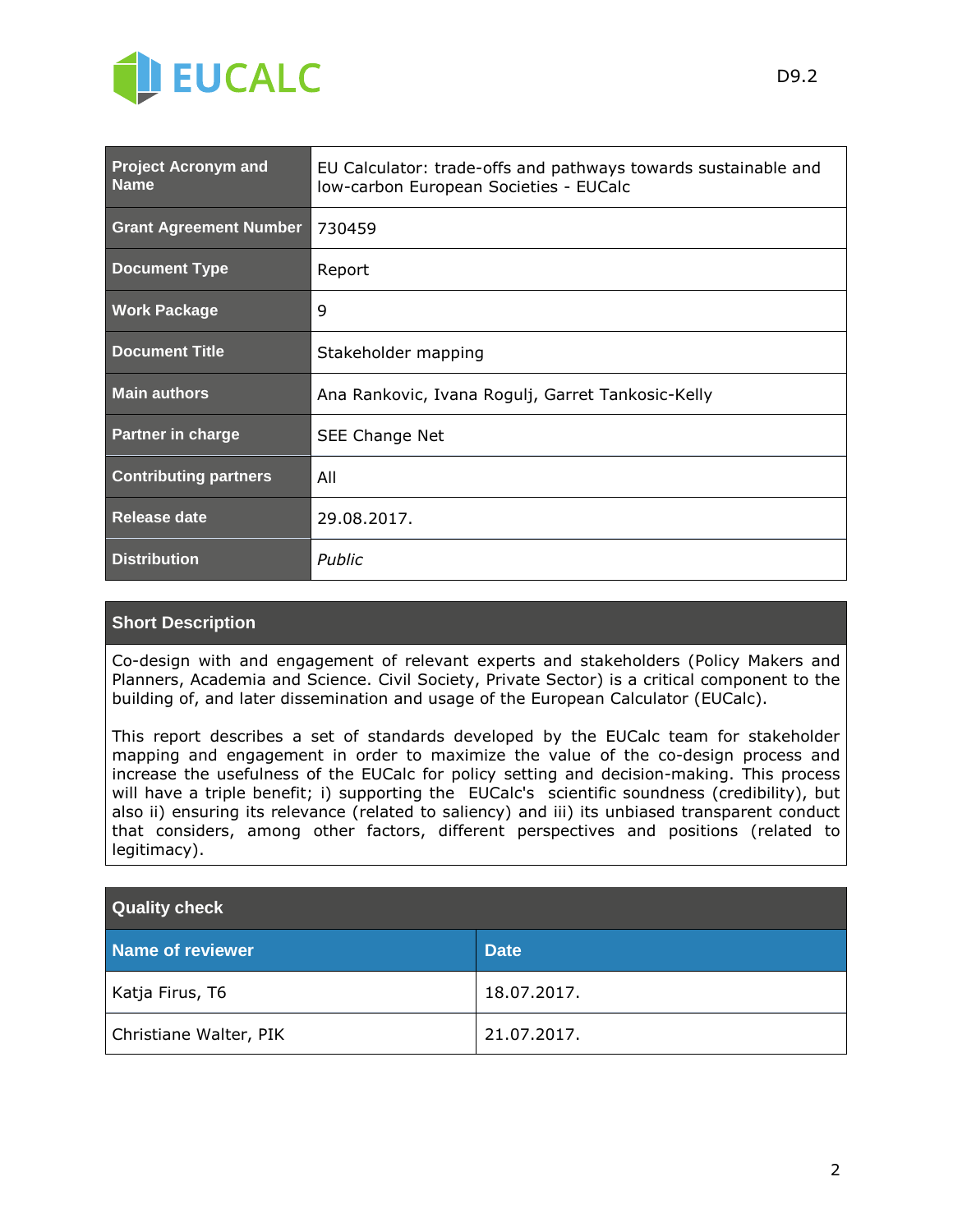

#### **Statement of originality:**

This deliverable contains original unpublished work except where clearly indicated otherwise. Acknowledgement of previously published material and of the work of others has been made through appropriate citation, quotation or both.

# **Table of Contents**

| 5.             | Matching stakeholders with needs and objectives of co-design activities9 |  |
|----------------|--------------------------------------------------------------------------|--|
| 6              |                                                                          |  |
| $\overline{7}$ | First expert co-design workshop (June 2017, Brighton)11                  |  |
|                | 8 Continuity of the stakeholder mapping and updates to the report 13     |  |
| 9              |                                                                          |  |
|                |                                                                          |  |

# **List of Tables**

| Table 1: Types of information collected in the stakeholder mapping 8 |  |
|----------------------------------------------------------------------|--|
|                                                                      |  |
|                                                                      |  |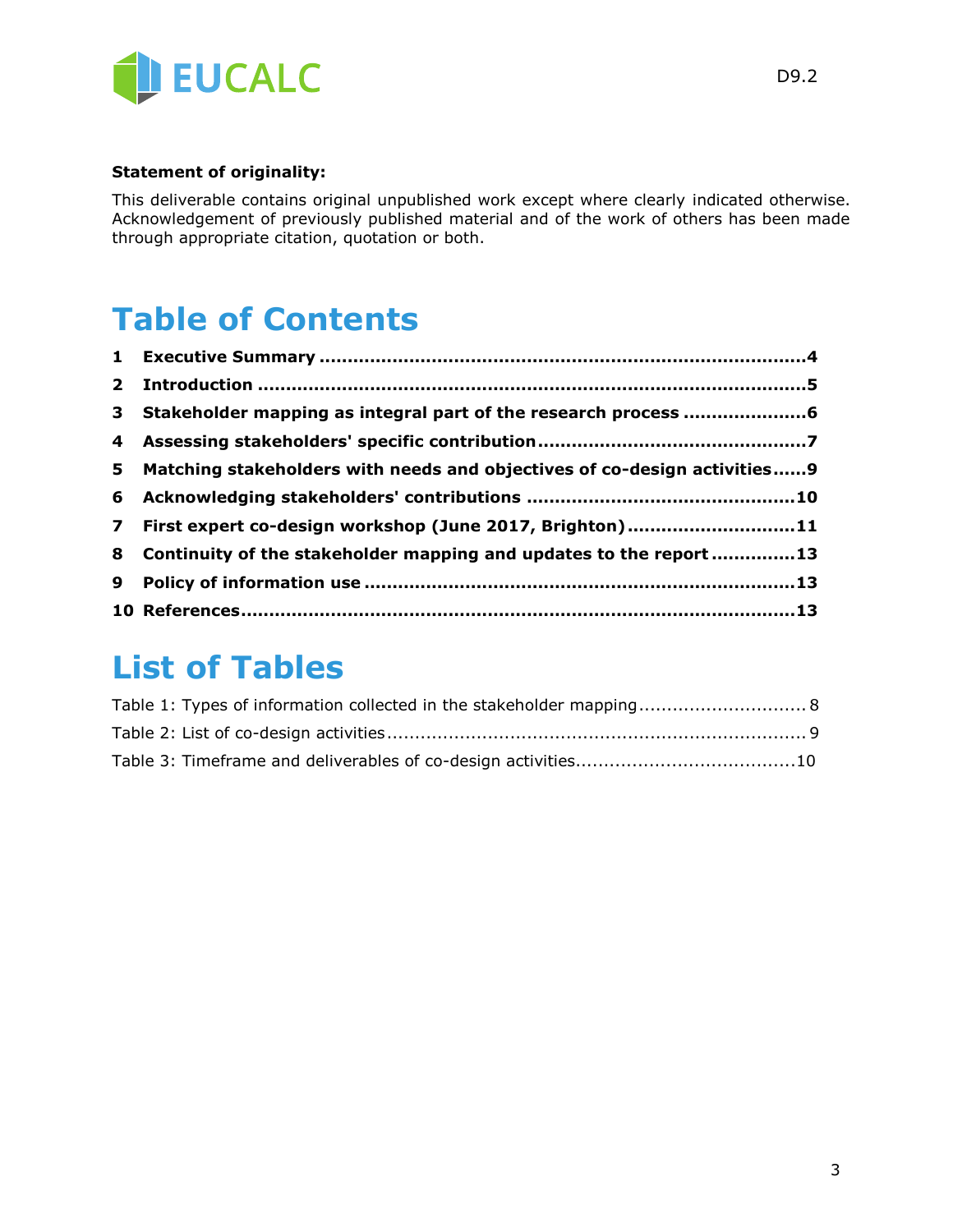

#### **1 Executive Summary**

The key groups of stakeholders identified in the design process of the EUCalc project were Policy Makers and Planners, Academia and Science, Civil Society and the Private Sector.

Identification of and engagement with the relevant stakeholders within these groups is a critical component to the building of, and later dissemination and usage of the EUCalc.

This report includes a framework for stakeholder mapping, with the goal to enlarge the knowledge base of the research and modelling work within the EUCalc project. It will directly affect the mission of the project, and in the first instance help provide relevant inputs and highlight choices for European energy and climate pathways. In the second instance, as the EUCalc is envisaged primarily as a tool to aid decision making and policy discussion it is intended that many of the mapped stakeholders will become proponents and/or users of the EUCalc.

The project partners will follow the logic and criteria outlined in the report for identifying and targeting stakeholders from the specific groups (Civil Society, Private Sector, Policy Makers and Planners, Academia and Science). Identification of the stakeholders will include information collection and analysis, necessary for the recognition of specific stakeholders' contribution in line with the objectives and needs of the project.

The information on the stakeholders identification and engagement will be managed transparently, as the project team will report on all stakeholder interactions taking place within the EUCalc project (see Del. 9.4), while the personal and confidential data will be managed in line with the project procedures (see Del. 12.1, Del. 11.2).

A separate deliverable (Del. 10.4) is being prepared to cover the dissemination and communication elements and will also focus on the stakeholders mapped and identified through this process.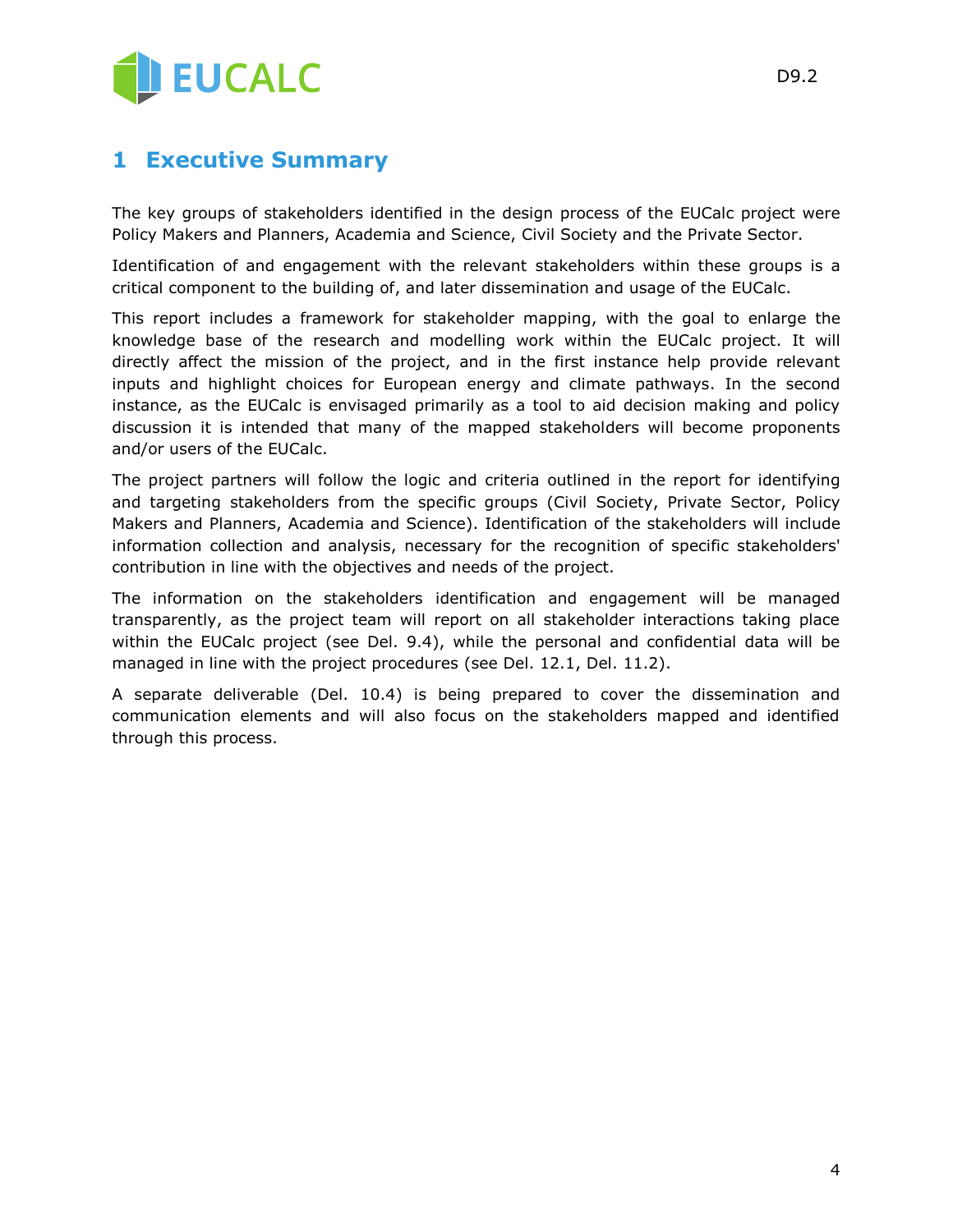

## **2 Introduction**

 $\overline{a}$ 

*"Our aim is to put the power of the most sophisticated energy and climate model in the hands of policy and decision makers, by using co-design to build an intuitive, easy to use interface"*

*Jeremy Woods, Imperial College London*

The mission of the European Calculator (EUCalc) project is to provide decision makers with accessible modelling solution to simulate pathways for energy, GHG and social implications of lifestyle and energy technology choices in Europe. We call the model the "European Calculator" or EUCalc because it will model these pathways for 28 member states as well as Switzerland.

The EUCalc's mission is ambitious in a limited timeframe. It clearly requires leveraging existing work, and significant support from key experts and stakeholders. Co-design is therefore one of the cornerstones of the EUCalc project. In addition to collaboration inside the EUCalc project team<sup>1</sup>, co-design entails strong and early engagement of relevant audiences and stakeholders from different segments of society (including Civil Society, Private Sector, Policy Makers and Planners, Academia and Science) in order to understand needs, mobilize practical and tacit knowledge and integrate them in the EUCalc framework.

By its design, the European Calculator project envisages user demand evaluation and concretization workshops, the co-design expert workshops and public calls for evidence as consultation activities (see Del. 9.1, Del. 9.4)*.* Complementing this, a systematic stakeholder mapping plan has been designed at the onset of the project in order to maximize the value of co-design process and increase the usefulness of the EUCalc. This relates not only to its scientific soundness (credibility), but also its relevance (saliency), and its unbiased transparent conduct that considers, among other factors, differing views and positions (legitimacy)<sup>2</sup>.

This report describes the standards developed in the context of the EUCalc project to guide the process of stakeholder mapping, in a way that the information on stakeholders is collected, evaluated and used systematically and in a coherent manner. The project partners will follow the logic of this report as well as use newly acquired evidence for the evaluation and updates as the co-design process unfolds.

While the project document *(*EUCalc Grant Agreement, Annex I, part A) described the mapping process as making a list of 20 stakeholders per Work Package (WP) it perhaps gave a somewhat simplified impression of the process by which this list is created. In order to arrive at a list of 20 plus stakeholders who will be useful, relevant, meet gender and

 $113$  European partners consisting of leading academic, consultancy and SME institutions.

<sup>&</sup>lt;sup>2</sup> The SCL (saliency, credibility & legitimacy) is usually referred to in literature in relation to the utilization of science to inform decision making. In this context, co-design is considered as means to an end, increasing the likelihood that the three criteria will be met. Using The UK Climate Projections 2009 (UKCP09) as a case study, authors of the paper: "Usable Science? The UK Climate Projections 2009 and Decision", assess the usefulness of UKCP09 in policy making, & suggest that the production of usable science requires a careful balancing act between these criteria.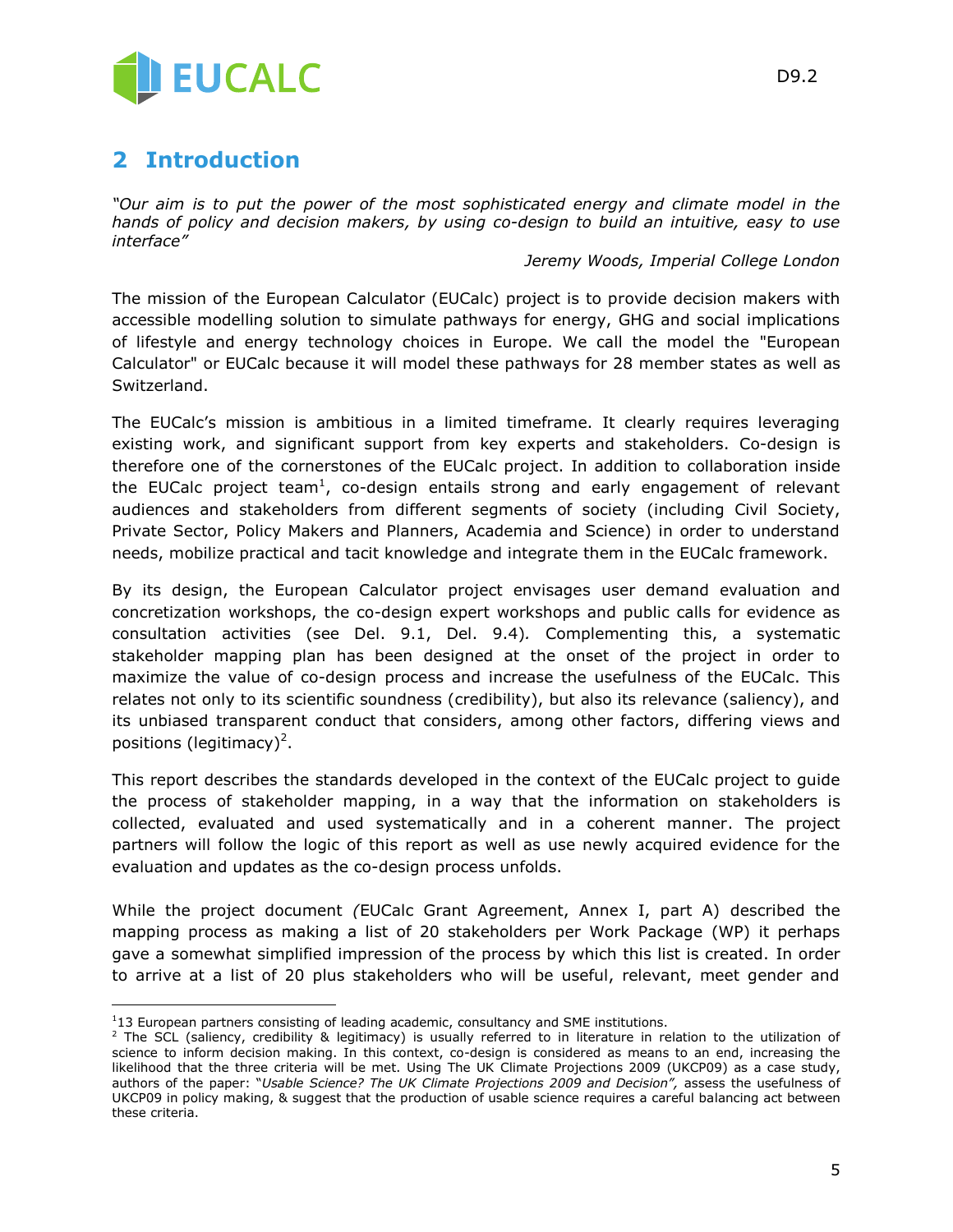

 $\overline{a}$ 

geographic spread criteria to make sure that they are truly representative one needs to create a much larger list of possible candidates, review them against the criteria and then assuming leakage invite probably 3 or 4 times as many stakeholder than ideally needed.

Bearing in mind the continuous and dynamic character of the stakeholder mapping process, which will only be completed for all Work Packages (WPs) by December of 2018, standards presented here will be reviewed over time and updated version of the report will be produced to describe lessons learned in a similar way as this document provides lessons learned from the first co-design workshop in Brighton, that took place in June 2017.

#### **3 Stakeholder mapping as integral part of the research process**

The process of investigating sectoral drivers, trends, game-changing practices, social and environmental impacts, is directly correlated with an understanding of the roles that various stakeholders play in creating and also using the knowledge to inform action and change. The stakeholder mapping is therefore not an isolated activity. It takes place as part of the iterative research process throughout the EUCalc project that aims at defining the scope for action (levers) for climate change mitigation and corresponding levels of ambition<sup>3</sup> across different sectors and modules included in the European Calculator.

Policy Makers and Planners, Private Sector, Civil Society, Science and Academia are important arbiters of knowledge, action and change, and they can broadly be taken as major stakeholder groups of the EUCalc's co-design process. Mobilizing and collecting their inputs is critical in the light of the EUCalc's mission to integrate and translate existing knowledge, both fundamental and applied, through to decision making and further to action.

As the research process moves forward, the EUCalc team will brainstorm about stakeholders associated with respective sectors and modules, and assess their particular contribution, relevance and/or impact in relation to identified levers of the EUCalc. The project team will also map events, conferences and forums that annually or otherwise offer opportunities for numerous interactions, like for example the European Union Sustainable Energy Week (EUSEW) or other similar expert forums. Organizing EUCalc events back to back will be considered, if and when convenient, as a way to decrease burden of travel, time and footprint for experts and stakeholders – whose diaries usually fill up far in advance.

<sup>&</sup>lt;sup>3</sup> The EUCalc is controlled using a range of levers that represent changes we could make to mitigate climate change from now until 2050. For each lever there are different levels of effort/ambition – for most this will range from level 1 (make minimal effort to tackle climate change), to level 4 (make an extraordinarily ambitious and extreme level of abatement effort).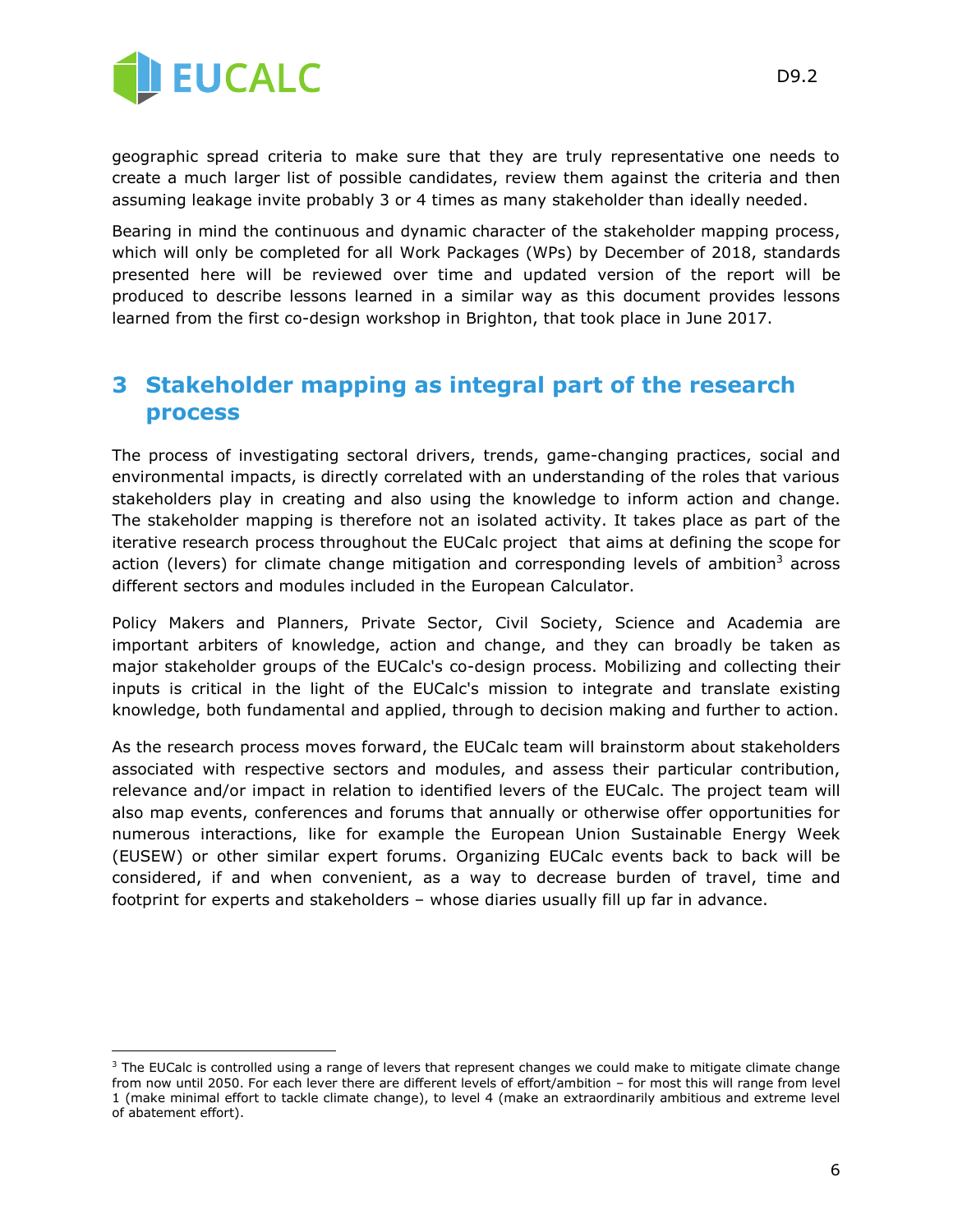

## **4 Assessing stakeholders' specific contribution**

Information collected during the stakeholder mapping process will be stored and organized in an internal spreadsheet document, *the stakeholder log*, which will be regularly used and updated by the EUCalc partners throughout the project. *Figure 1: Stakeholder Log*



The mapping of key interlocutors will be initially carried out on a WP by WP basis but over time a certain overlapping is anticipated as the matrix becomes enriched. This is supported by the EUCalc Advisory Board by providing contacts and advise about stakeholders who should be involved and ways to approach them. The stakeholder mapping by the respective WP leaders, and their teams, is based on agreed criteria defining which organisations/individuals could contribute usefully for co-design to be successful and strengthen the EUCalc on credibility, saliency and legitimacy grounds.

For instance, the co-design process is expected to provide a critical input to the EUCalc team to make sure that the modelling approach and the analysis underlying levers and levels is deep enough to be considered scientifically robust and credible. Its legitimacy relates to the fact that it does not aim at defining one optimal scenario but rather to simulate and reflect the full scope of what is believed to be possible by 2050. The co-design process should thereby support the EUCalc team to account for the full range of credible opinions when we consider possible futures by 2050 and beyond.

The collection of information on stakeholders will follow agreed criteria (see Table 1) and is intended to assist the project team in understanding specific and complementary stakeholders' contributions and to assess whether there are stakeholder groups or specific areas of input and validation that run the risk of being excluded or overrepresented in the co-design process. This information belongs to the domain of public official data which connects identified institutions and stakeholders – groups and individuals in public roles - to the work performed within the EUCalc project and for which their official email, title and organizational affiliation will be used. Additional aspects include thematic and geographic scope of work and gender considerations.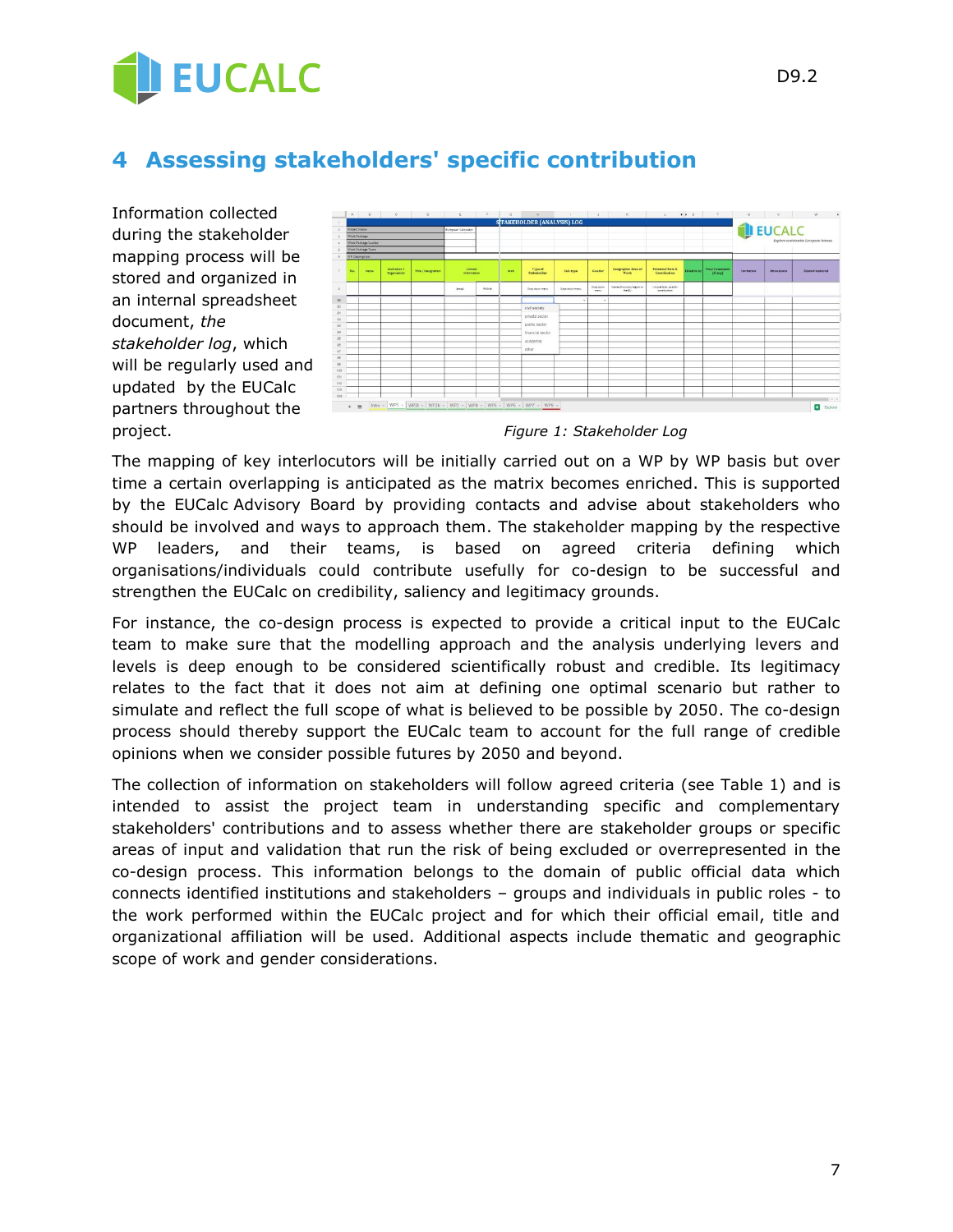

| Label                                    | <b>Description</b>                                                    | <b>Information</b><br>source |
|------------------------------------------|-----------------------------------------------------------------------|------------------------------|
| <b>Institution</b>                       | Institution/organization/company/association                          | Public                       |
| <b>Name</b>                              | Name                                                                  | Public                       |
| <b>Affiliation</b>                       | Institutional affiliation                                             | Public                       |
| <b>Contact details</b>                   | Institutional email and phone                                         | Public                       |
| <b>Type</b>                              | Civil society, Private sector, Public sector,<br>Academia and Science | Public                       |
| <b>Issue and</b><br>specificcontribution | Area of expertise (published work, reports, references, etc.)         | Public                       |
| <b>Geographic scopeand</b><br>coverage   | A country, region, EU or global                                       | Public                       |
| Gender                                   | F, M                                                                  | Public                       |
|                                          |                                                                       |                              |

*Table 1: Types of information collected in the stakeholder mapping*

Information on thematic expertise<sup>4</sup> for each identified stakeholder will assist the EUCalc team to assess and match external stakeholders' contributions with objectives and needs of different co-design activities (see Table 2) and complement the knowledge of the EUCalc team. This includes information on critical aspects (sector, technology, policy, lifestyle, market, socio-economic impacts, etc.) in areas of energy, resource use and climate change.

Information on the geographic scope of the stakeholders' work matters in a similar manner. The EUCalc team strives to capture – to the extent possible - national socio economic and socio-technical characteristics and to make sure that the range of ambition levels for identified levers is consistent across countries and broad enough to account for country specificities. Due to constraints of time and resources, the team may need to prioritize stakeholders (groups or individuals) who can facilitate the analysis of national and regional aspects and/or represent geographically dispersed groups. The information about geographic scope of work of identified stakeholders will therefore help the team to identify potential gaps in representation and collected inputs.

The EUCalc team takes gender issues seriously and will make an effort to ensure equal and fair gender representation throughout the co-design process. The team will also seek meaningfully balanced representation of major stakeholder groups (Policy Makers and Planners, Civil Society, Private Sector, Science and Academia), depending on specifics of each respective sector/WP within the EUCalc.

In this regard, it is important to note that we have learned through the process of the user demand meeting in Brussels, Belgium (see Del. 9.1) and the first expert co-design workshop in Brighton, UK (see Del. 1.6) that creating a balanced list and inviting sufficient numbers of participants does not always guarantee sufficient stakeholder representation at

 $\overline{a}$ 4 This information will be collected based on reviewed publications, studies, reports that are published and publicly available.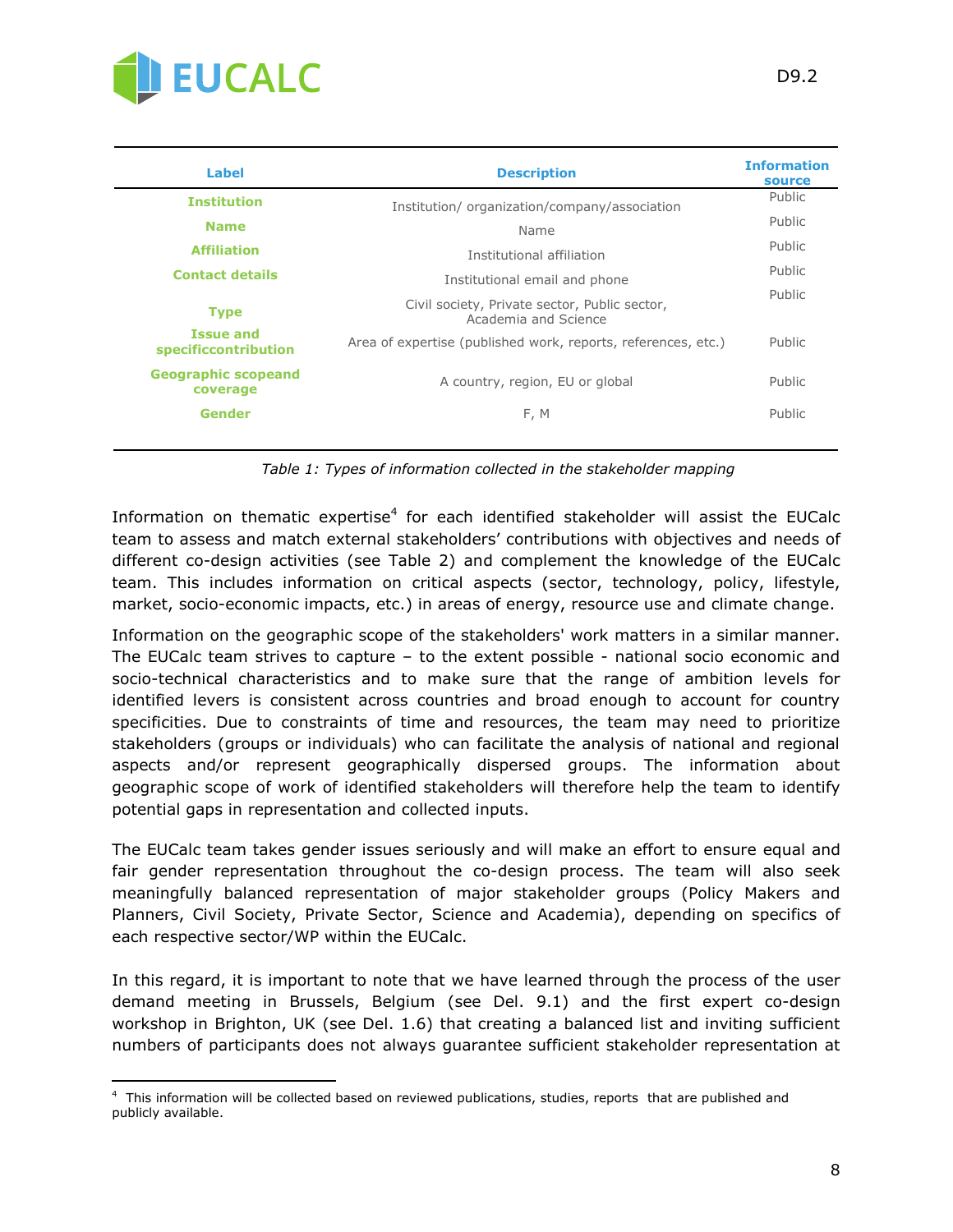

 $\overline{a}$ 

a once off event and therefore we are proposing to deepen the process of stakeholder inclusion from being a singular event to rather a process of mapping, contacting, inviting, engaging, surveying and if necessary visiting<sup>5</sup> to make sure that by the time the Call for Evidence is launched each WP has at least 20 if not 30 stakeholders who are engaged and ready to support and promote the EUCalc.

The project team will use the spreadsheet document, *the stakeholder log*, to monitor stakeholders interactions and to identify/address potential gaps in desired representation.

#### **5 Matching stakeholders with needs and objectives of codesign activities**

With due respect to issues of credibility and legitimacy, as described in previous chapter, the engagement of stakeholders will be furthermore guided by the specific consultation objectives and needs as presented in Table 2*.* What complementary knowledge and contribution do we need from stakeholders in different stages of the co-design process? What key questions do we need answers to?

| <b>Co-design activity</b>                 | <b>Description</b>                                                                                                                                                                                                                                                                                                                 |  |  |
|-------------------------------------------|------------------------------------------------------------------------------------------------------------------------------------------------------------------------------------------------------------------------------------------------------------------------------------------------------------------------------------|--|--|
| User demand<br>workshops                  | Organized at the onset of the EUCalc project; designed to collectand assess needs,<br>expectations and attitudes of different stakeholder groups (end users)                                                                                                                                                                       |  |  |
| 10 sectoral co-design<br>expert workshops | Organized during the EUCalc research and development phase; designed to elicit<br>sector specific feedback in terms of methodology, data, assumptions, levers and<br>levels within each module/WP of the EUCalc                                                                                                                    |  |  |
| <b>4 modelling workshops</b>              | Organized during the EUCalc research and development phase; designed to assess<br>the various modeling requirements (calculation complexity, input data availability,<br>etc.) and to test options for linking a set of geographies through one common<br>framework as well as integration of EUCalc modules                       |  |  |
| <b>Public Call for Evidence</b>           | Organized during the last stage of the EUCalc research and development phase<br>during which fully integrated model will be published for public review; designed for<br>wide outreach and collection of inputs (online consultation), culminating with a<br>workshop to discuss the most important improvements to the Calculator |  |  |

*Table 2: List of co-design activities*

On the basis of the collected information, each WP team will ensure that relevant and representative cross-section of experts (at least 20 or more) including Policy Makers and Planners, Private Sector, Civil Society, Science and Academia is engaged through the process from mapping to expert co-design workshops to one on one follow up (in person and or by telco), culminating with a very well designed and easy to use public Call for Evidence system. During the Call for Evidence a fully integrated model will be published as a

<sup>&</sup>lt;sup>5</sup> This may mean that resources allocated to bringing stakeholders to workshops might have to be re-allocated to allow travelling to visit key stakeholders; esp. in the case of the private sector.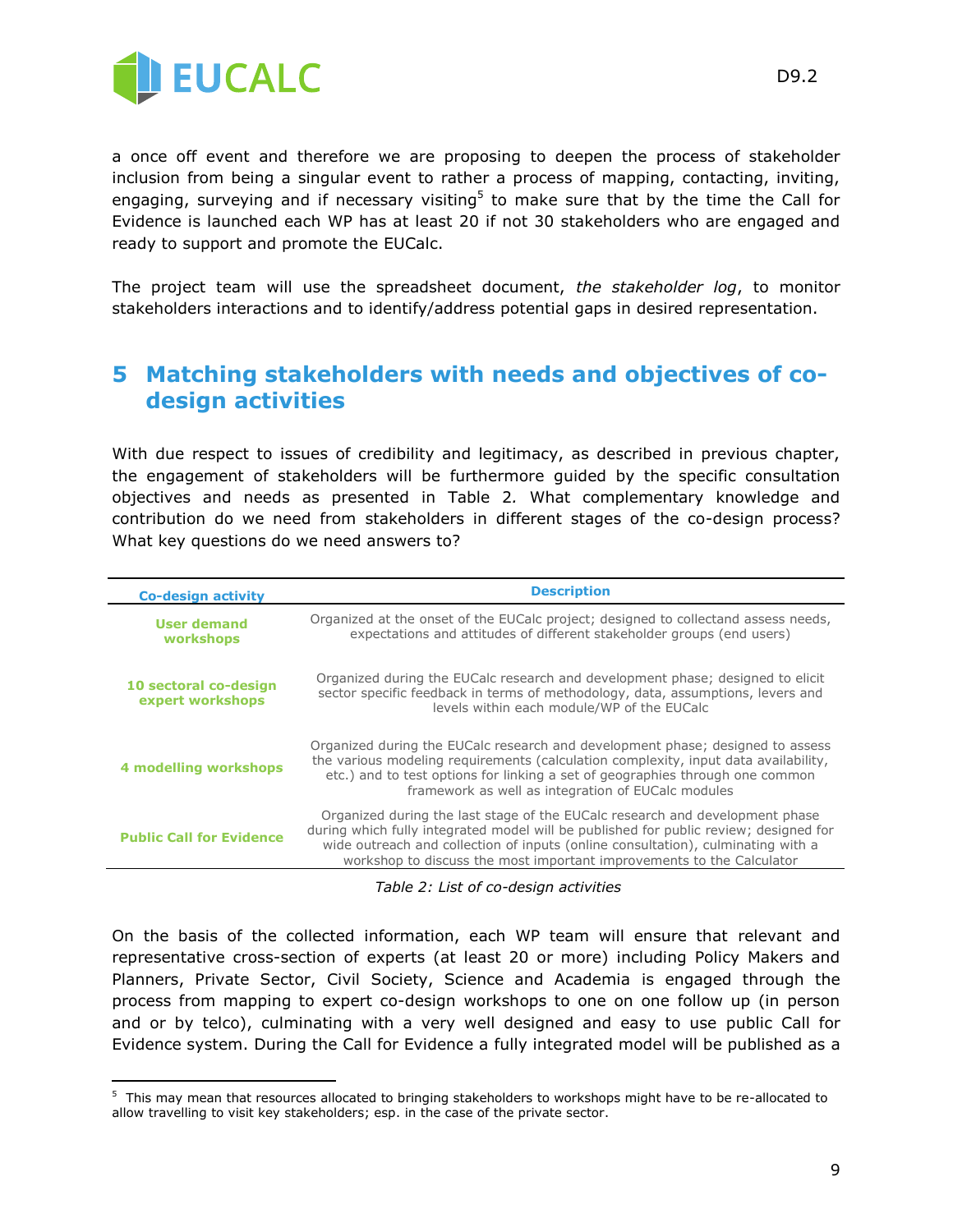

"call for evidence" version for public review and feedback, and an invitation to participate will be disseminated widely while the EUCalc team will make an effort to ensure sufficiently broad coverage and responses to meet the needs outlined above.

To arrive at a desired list of stakeholders who will be useful, relevant, meet gender and geographic spread criteria to make sure that they are truly representative one however needs to create a much larger list of possible candidates, review them against the criteria and then assuming leakage invite probably 3 or 4 times as many stakeholder than ideally needed.

So far, more than 100 stakeholders were identified and invited in the context of the User Demand Evaluation and Concretisation Workshop in Brussels (February 2017), resulting in participation by CSOs, European Commission (DG AGRI, DG CLIMA, DG ENER, DG ENVIRONMENT), Private sector and IFIs (see Del 9.1).

In advance of the co-design workshop within the Work Package 1 *(Climate, Lifestyles & Technological Transitions)*, that took place in June 2017 in Brighton, 60 stakeholders have been mapped and invited to participate (see chapter 7 of this document & Del. 1.6). Close to 90 stakeholders (still in progress), relevant and representative in terms of geographies, expertise and type (Policy Makers and Planners, Private Sector, Civil Society, Science and Academia) have been informed about the approaching co-design workshop in Budapest (October 2017), which is organized as part of the Work Package 5 (*Electricity & Fossil Fuels*), while for other WPs the process of mapping is still ongoing.

#### **6 Acknowledging stakeholders' contributions**

For the EUCalc team, consulting stakeholders entails a commitment that at minimum their inputs and feedback will be acknowledged and considered, even if not necessarily acted upon, and the project team will report back on any stakeholder interaction during the codesign process. These reports and products (deliverables) will be publicly available and will acknowledge contributions of the involved stakeholders (see Table 3). A separate deliverable is being prepared to describe reporting standards and all other aspects of the EUCalc co-design process (see Del. 9.4).

| <b>Sector</b>                                                                                        | <b>Deliverable</b><br>/ Report | Date (Project month) | Work package (WP) and<br>responsible partner |
|------------------------------------------------------------------------------------------------------|--------------------------------|----------------------|----------------------------------------------|
| <b>Expert consultation workshop on</b><br>life style development, economic<br>and demographic growth | 1.6                            | June 2017 (M8)       | WP1, EPFL, SEE Change Net                    |
| <b>Expert consultation workshop on</b><br>electricity and fossil fuels                               | 5.4                            | October 2017 (M12)   | WP5, Pannon, SEE Change Net                  |
| <b>Expert consultation workshop on</b>                                                               | 2.3                            | February 2018 (M16)  | WP2, Climact, SEE Change Net                 |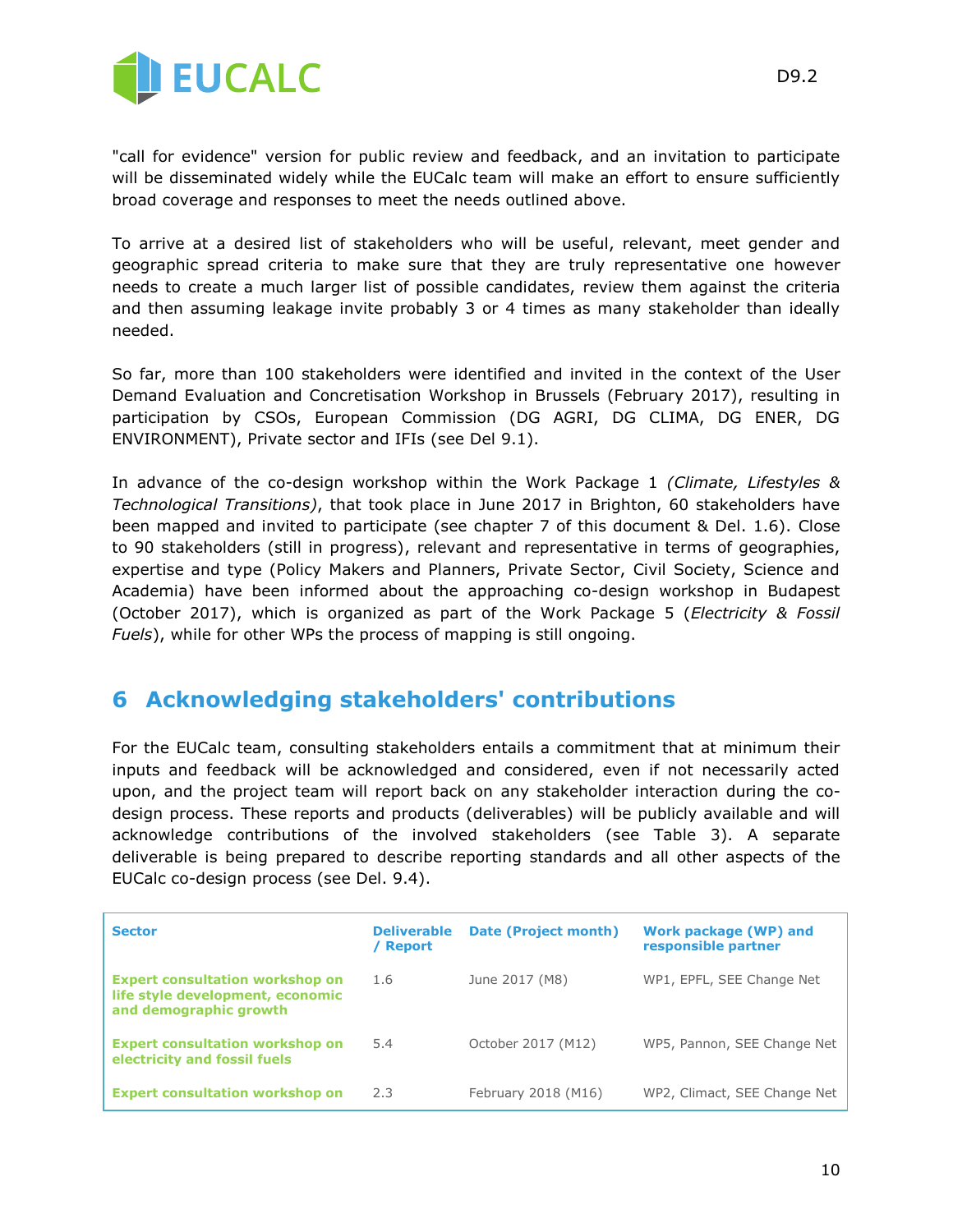

| transport                                                                                                                                                    |     |                                             |                                          |
|--------------------------------------------------------------------------------------------------------------------------------------------------------------|-----|---------------------------------------------|------------------------------------------|
| <b>Expert consultation workshop on</b><br><b>buildings</b>                                                                                                   | 2.7 | June 2018 (M20)                             | WP2, BPIE, SEE Change Net                |
| <b>Expert consultation workshop on</b><br>manufacturing and raw materials                                                                                    | 3.4 | July 2018 (M21)                             | WP3, OGUT, SEE Change Net                |
| <b>Expert consultation workshop on</b><br>land, land use and carbon stock<br>dynamics (LULUCF), biomass<br>provision (food, energy,<br>materials) & minerals | 4.2 | September 2018 (M23)                        | WP4, Imperial, SEE Change<br><b>NEt</b>  |
| <b>Expert consultation workshop on</b><br>the biodiversity and water impacts<br>of biomass provision for food,<br>feed, energy and materials                 | 4.3 | September 2018 (M23)                        | WP4, UEA, SEE Change Net                 |
| <b>Expert consultation workshop on</b><br>identification of key<br>socioeconomic parameters                                                                  | 6.3 | October 2018 (M24)                          | WP6, TUD, EPFL, SEE Change<br><b>Net</b> |
| <b>Expert consultation workshops on</b><br>trans-boundary effects                                                                                            | 7.3 | November 2018 (M25)                         | WP7, UCPH, SEE Change Net                |
| <b>Expert consultation workshop on</b><br>validation of results on different<br>socio-economic impacts                                                       | 6.4 | December 2018/<br>January 2019<br>(M26/M27) | WP6, TuD, EPFL, SEE Change<br><b>Net</b> |
| <b>User demand</b><br>documentation                                                                                                                          | 9.1 | February 2019 (M28)                         | WP9, Imperial                            |
| <b>EUCalc Pathway Explorer (v.2)</b>                                                                                                                         | 9.6 | July 2019 (M33)                             | WP9, CMF                                 |
| <b>Concluding workshop for Call for</b><br><b>Evidence</b>                                                                                                   | 8.8 | September 2019 (M35)                        | WP8, Climact                             |

*Table 3: Timeframe and deliverables of co-design activities*

#### **7 First expert co-design workshop (June 2017, Brighton)**

A series of ten expert co-design workshops and meetings has been envisioned during the development phase of the EUCalc*.* The first co-design workshop that took place in June 2017 has created recommendations and lessons learned, some of which have already been integrated in this report and will be used to enhance stakeholder mapping and engagement as the co-design process unfolds.

The workshop "Exploring lifestyles changes in Europe" (WP1 - Climate, Lifestyles & Technological Transitions) took place on 30 June 2017 in Brighton, UK and was facilitated by Vanessa Timmer, Executive Director of One Earth. The workshop was organized directly after the Global Resource Forum on Sustainable Production and Consumption conference on "Sustainable Lifestyles, Livelihoods and the Circular Economy" co-hosted with Institute of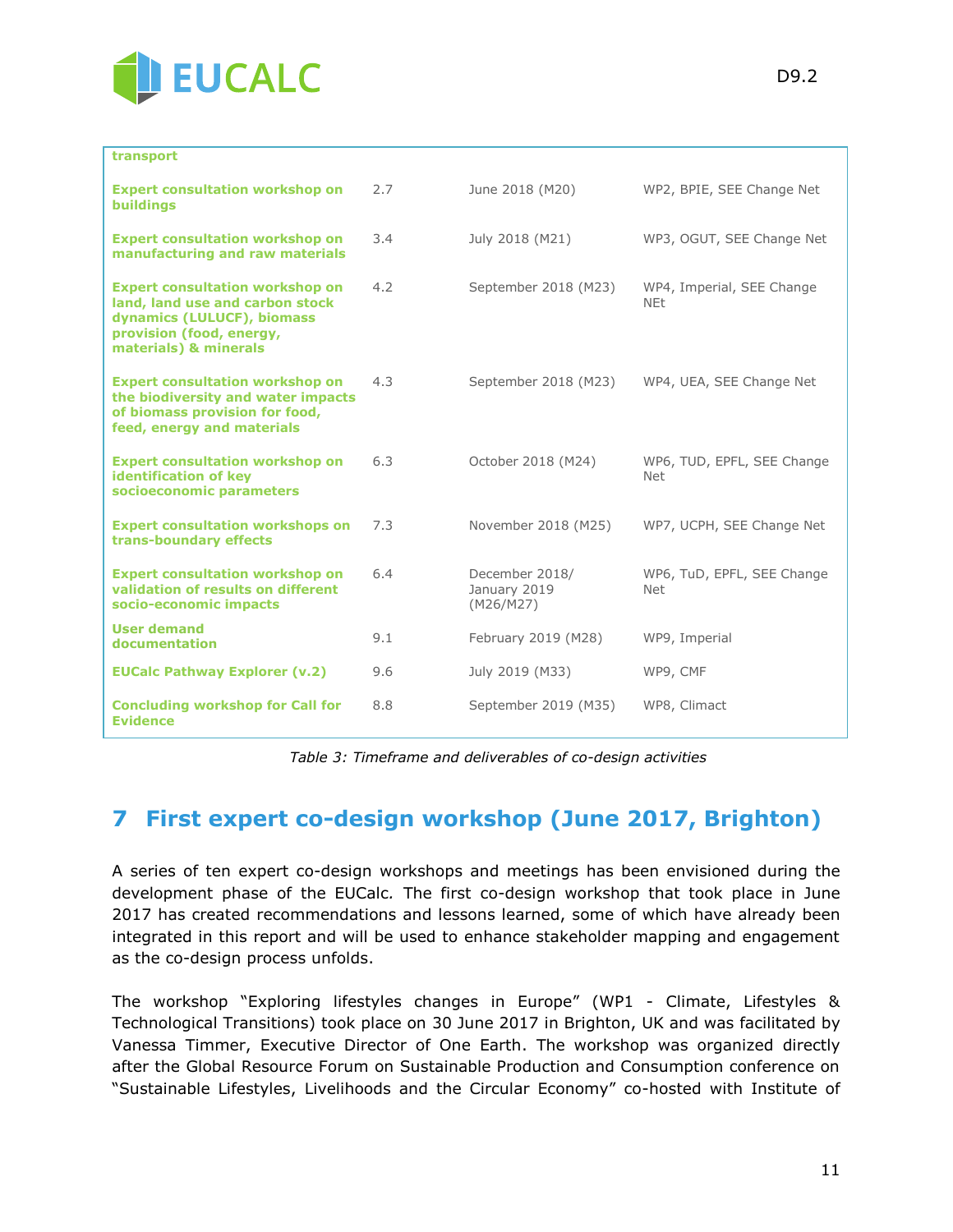

Development Studies (IDS) and Science Policy Research Unit (SPRU) at the University of Sussex, Brighton, United Kingdom.

The objective of this first workshop was to gather expert feedback on the role of lifestyles in the demand for energy services and to refine assumptions in the European Calculator with respect to lifestyle trends, demographic and socio economic drivers, and critical changes in lifestyles not yet accounted for.

Based on preliminary research and findings on broad relations between lifestyle metrics and their drivers, the WP1 team has identified and informed 60 stakeholders active in the research and debate on tomorrow's lifestyles. The list included:

- **EU policy makers** (DG SANTE, DG ENERGY, DG AGRI, DG TRANSPORT, European Environment Agency and other), whose engagement provides important insights on policy and institutional frameworks that have powerful influence on lifestyles changes in Europe.
- Having advanced knowledge of energy production and consumption systems (in social, economic and physical terms), a solid connection to the **EU science and academic community** researching on lifestyle issues is also critical to the EUCalc (e.g[.Glamurs project](http://glamurs.eu/), [Living Well within Limits \(LILi project\),](http://lili.leeds.ac.uk/) [SCORAI,](http://scorai.org/) [SERI,](http://www.seri.at/en/) etc.).
- **Private sector** sustainability programmes such as, to mention only few, initiatives to address food waste, to provide greener mobility solutions or make information on products and services available to consumers, offer important insights for the understanding of the main market trends and developments and have been identified using the reports and references like [Newsweek top green companies in 2016](http://www.newsweek.com/green-2016/top-green-companies-world-2016) and other.
- The stakeholder list also includes **Civil Society initiatives** that advocate and demonstrate possible changes in ways of doing things such as consumer associations, sustainability initiatives and networks across Europe.

Of those invited, around 30 (50%) stakeholders coming from academia, public, private and civil society sector responded positively by expressing their interest to participate in the EUCalc project, while 13 experts could confirm their availability to participate in the workshop. They included prominent scholars, many of whom also participated in the conference "Sustainable Lifestyles, Livelihoods and the Circular Economy" in Brighton, days prior to the EUCalc workshop.

While creating a balanced list and seeking sufficient stakeholder representation, a lesson learned that we take from the first co-design workshop in Brighton is that selecting locations for future workshops, including back to back events, is likely to determine to a great extent the type of stakeholders represented. Expecting to build links with 20 or more key stakeholders in each WP by calling a co-design expert workshop was perhaps too ambitious target given the types of stakeholder we intend to make links with (e.g. busy, geographically dispersed, etc). For this reason, we are revising our approach and addressing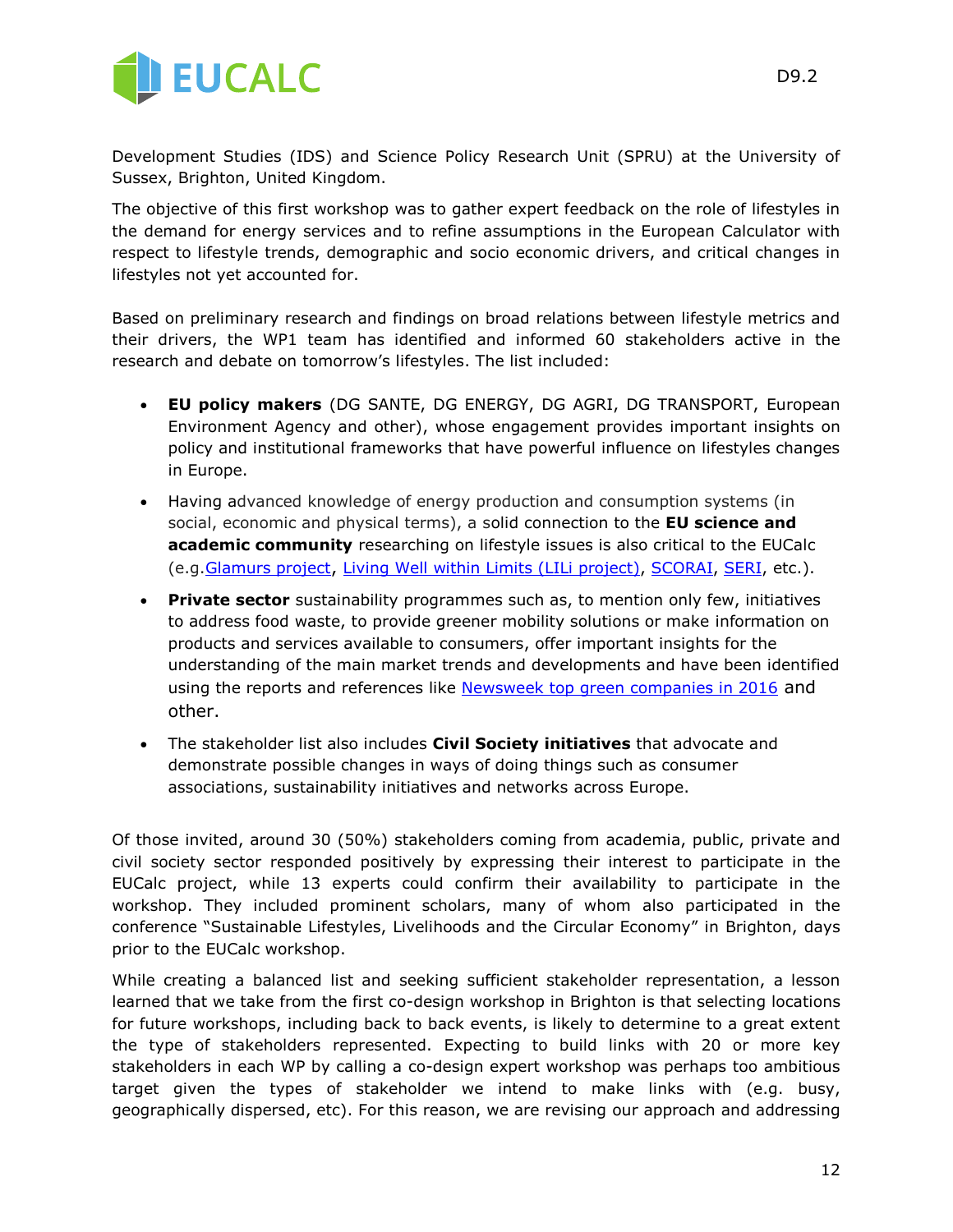

D9.2

the stakeholder mapping and reach out strategy as a longer process of making valuable links and receiving feedback from 20 or more stakeholders as we move through from mapping to co-design workshops to one on one follow up (in person and or by telco).

The WP1 team intends to continue the exchange with the workshop participants in order to discuss issues which require further deliberations as well as to engage with groups who were less represented at the workshop such as mapped representatives from private sector and policy makers to collect their inputs and feedback. Follow up effort will include engaging, surveying and if necessary visiting identified stakeholders to ensure involvements and interactions that meet the criteria of being relevant and truly representative.

Also, given that research conducted within the WP1 is complementary to the analysis being made in other sectors in a sense that most resource and climate impacts of lifestyles can be addressed by targeting the food, transport and housing, experts identified within the WP1 depending on their specific sector and expertise will be invited to participate in some of the consequent co-design workshops.

#### **8 Continuity of the stakeholder mapping and updates to the report**

Standards and approaches to stakeholder mapping and engagement described in this document will be evaluated and updated as the co-design process develops. The first update is planned for September 2018, after the fifth expert co-design workshop will have taken place, to describe lessons learned and adjustments to our approaches. Additionally, internal EUCalc meeting is being scheduled for November 2017, to review progress of the co-design process, which also includes stakeholder mapping, and these discussions will be presented in a separate deliverable (see Del. 9.3).

#### **9 Policy of information use**

While the EUCalc team will ensure transparency and report on stakeholder interaction process, the use of information collected during the stakeholder mapping and engagement will be guided by procedures designed to guarantee confidentiality of personal data (see Del. 12.1, Del. 11.2 and Del. 9.4). Collected information will be stored internally and managed by the EUCalc partners under strict rules defined to safeguard anonymity of stakeholders inputs and to alleviate any potential participation burdens such as harm for misuse of identifiable information, unless otherwise agreed.

#### **10References**

EUCalc Grant Agreement, Annex I (part A) The Global Calculator, globalcalculator.org